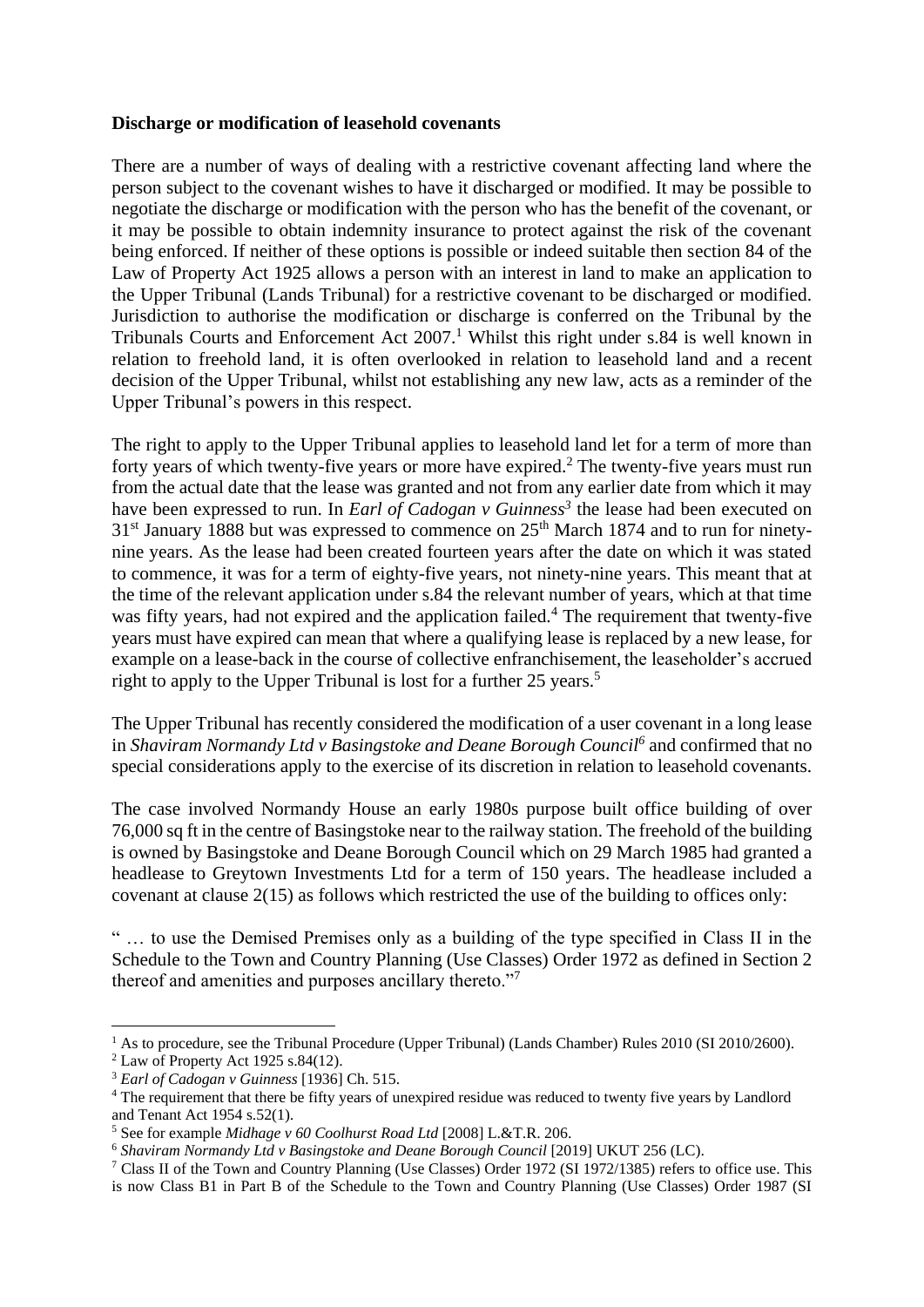The lease also reserved an annual rent equal to 15.5% of the "aggregate of the net annual rents ... actually received by the lessee".

The building was formerly part of the UK headquarters of IBM which occupied it from 1985 until 2013 under an underlease which expired on 25 December 2014. After IBM vacated the building it had been vacant and had been allowed to fall into a state of significant disrepair, accelerated by vandalism.

In May 2015 the headlease was acquired by Shaviram Normandy Ltd which wanted to convert the building into a residential apartment block with 114 residential flats, to be let on assured shorthold tenancies at open market rents. The purchase price was £5.25 million plus £1.05 million VAT.

The conversion of the building to residential use was permitted under Class O of the Town and Country Planning (General Permitted Development) (England) Order 2015<sup>8</sup> without the need for express planning permission. However, residential use would still be in breach of the restriction on use in the headlease. The council as head landlord refused consent to the change of use and the leaseholder applied to the Upper Tribunal to vary the restriction in the lease.

The main ground on which the leaseholder relied was  $s.84(1)(aa)$ . This applies where, in the circumstances set out in s.84(1A), the continued existence of the restriction would impede some reasonable use of the land for public or private purposes. The parties agreed that the use of the building for residential purposes would be a reasonable use and that this use was impeded by the covenants in the headlease. The issue in dispute was therefore in relation to the conditions in s.84(1A). These required the Upper Tribunal to be satisfied that the restriction, in impeding the use of the building for residential use, did not secure to the council any practical benefits of substantial value or advantage to them and that money would be an adequate compensation for the loss or disadvantage, if any, which the council would suffer from the discharge.

The council argued that, where the restrictions to be modified are set out in a long lease and the objections come from the reversioner, the Upper Tribunal should be particularly cautious in exercising its discretion under s.84. The Upper Tribunal considered whether leasehold interests should be special cases.<sup>9</sup> It confirmed that it was clearly correct that in  $s.84(12)$ Parliament has recognised the special position of landlords and afforded them protection not available to freehold covenantees. The covenants in a lease granted for a term of 40 years or less are outside the scope of s.84 altogether, and no application may be made for the first 25 years of a term of longer than 40 years. But beyond that there are no separate conditions for leasehold covenants.

The nature of an objector's interest was always a relevant consideration in an application under s.84(1), all of which turn on their own facts and on the impact which the proposed modification or discharge will have on the enjoyment by others of their own property. While the landlord of

<u>.</u>

<sup>1987/764 (</sup>though the Upper Tribunal in para 18 of the judgment referred to it as now being Class B1 in Part 3 of the Town and Country Planning (General Permitted Development) (Amendment) Order 2013 (SI 2013/1101)). <sup>8</sup> See Schedule 2 of the Town and Country Planning (General Permitted Development) (England) Order 2015 (SI 2015/596).

<sup>&</sup>lt;sup>9</sup> See paras 16 and 17, *Shaviram Normandy Ltd v Basingstoke and Deane Borough Council* [2019] UKUT 256 (LC).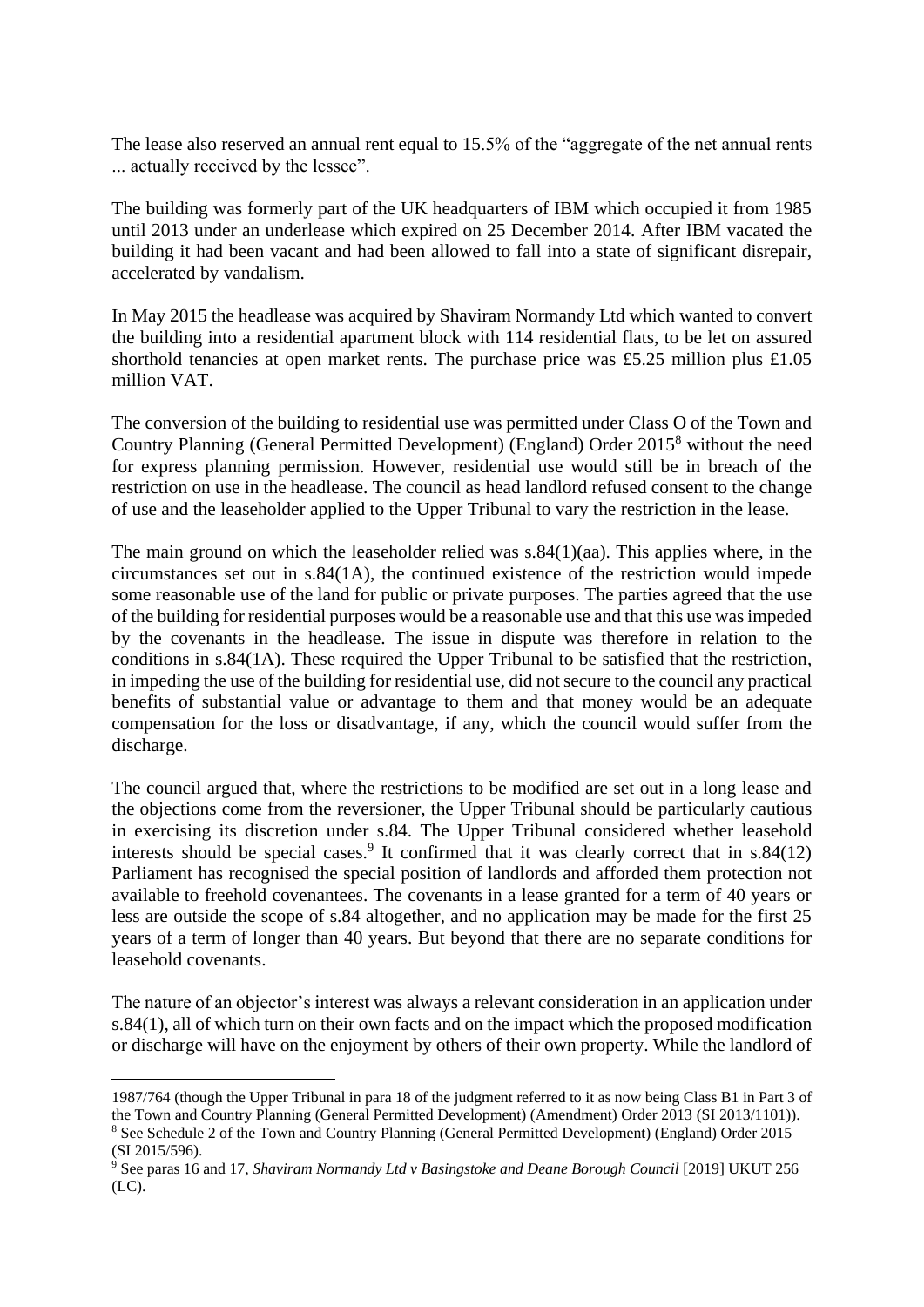an extensive estate whose reversion will come in hand in the short or medium term had obvious estate management concerns to protect, the Upper Tribunal did not see why, in principle, the interest of a landlord should necessarily be more deserving of protection than that of a neighbouring owner or other person having the benefit of a restriction. It would all depend on the facts, and on the practical consequences of the suggested change.

In particular, the Upper Tribunal felt that it would be relevant in a leasehold case to consider the length of the unexpired term, the rent receivable, the other obligations owed by the leaseholder, the extent of the landlord's interests in any neighbouring land, and how all of those matters might be affected by the modification. Those factors would all be weighed up in addressing the statutory grounds of application before any question of discretion arose. If one of the statutory grounds was established the Upper Tribunal would then acquire jurisdiction and would then have to consider whether and how to exercise it. The Upper Tribunal said that it would expect it to be an unusual case in which a landlord's preference for preserving the character of its reversion justified refusal on a discretionary basis when the considerations underpinning that preference had not been judged strong enough to defeat the claim on substantive grounds.

The Upper Tribunal allowed the application for variation. It concluded that the restriction in the lease impeded the reasonable use of the building for residential purposes and it conferred no practical benefit of substantial value on the council. In reaching its decision the Upper Tribunal took into account the development plan<sup>10</sup> and the pattern for the grant or refusal of planning permission in the area.

The continuation of the restriction on the use of the building as offices secured no benefit to the council in relation to the capital value of the reversion. While the restriction secured a slightly higher annual income for the council, the receipt of any rent over the lifetime of the headlease was subject to risks. These risks were reflected in the yields of 5% for residential use and 6% for offices and were fully reflected in the resulting capital values of the reversion.<sup>11</sup> The Upper Tribunal also decided that there were no other benefits of substantial advantage to the council in enabling it to require continued office use.

The lease also contained in clause  $2(12)(b)$  a requirement that every subletting of part of the building be on terms, including a full market rent, approved in advance by the landlord. The leaseholder sought modification of this so that it would not have to obtain the council's consent before each residential letting of any part of the building at a full market rent without a fine or premium for a term of up to three years. The leaseholder relied on s84(1)(a) on the basis that the restriction was obsolete due to changes in the character of the building or the neighbourhood or other circumstances which the Upper Tribunal may deem material.

The Upper Tribunal did not agree and was not satisfied that a covenant, the effect of which is to require consent to the terms and rent of a proposed underletting before that underletting can proceed, but which is subject to the proviso that consent cannot be unreasonably withheld or delayed, is a restriction "as to the user" of the land in question (as it must be for the Tribunal to have jurisdiction under s.84(1)). The Upper Tribunal did not accept that the requirement was obsolete, in the sense that it no longer served the purpose for which it was intended if the building is in residential occupation. The purpose of the relevant portion of clause 2(12)(b) was

<sup>&</sup>lt;sup>10</sup> Which sets out the council's policies and proposals for the development and use of land in their area.

<sup>&</sup>lt;sup>11</sup> See para 99, *Shaviram Normandy Ltd v Basingstoke and Deane Borough Council* [2019] UKUT 256 (LC).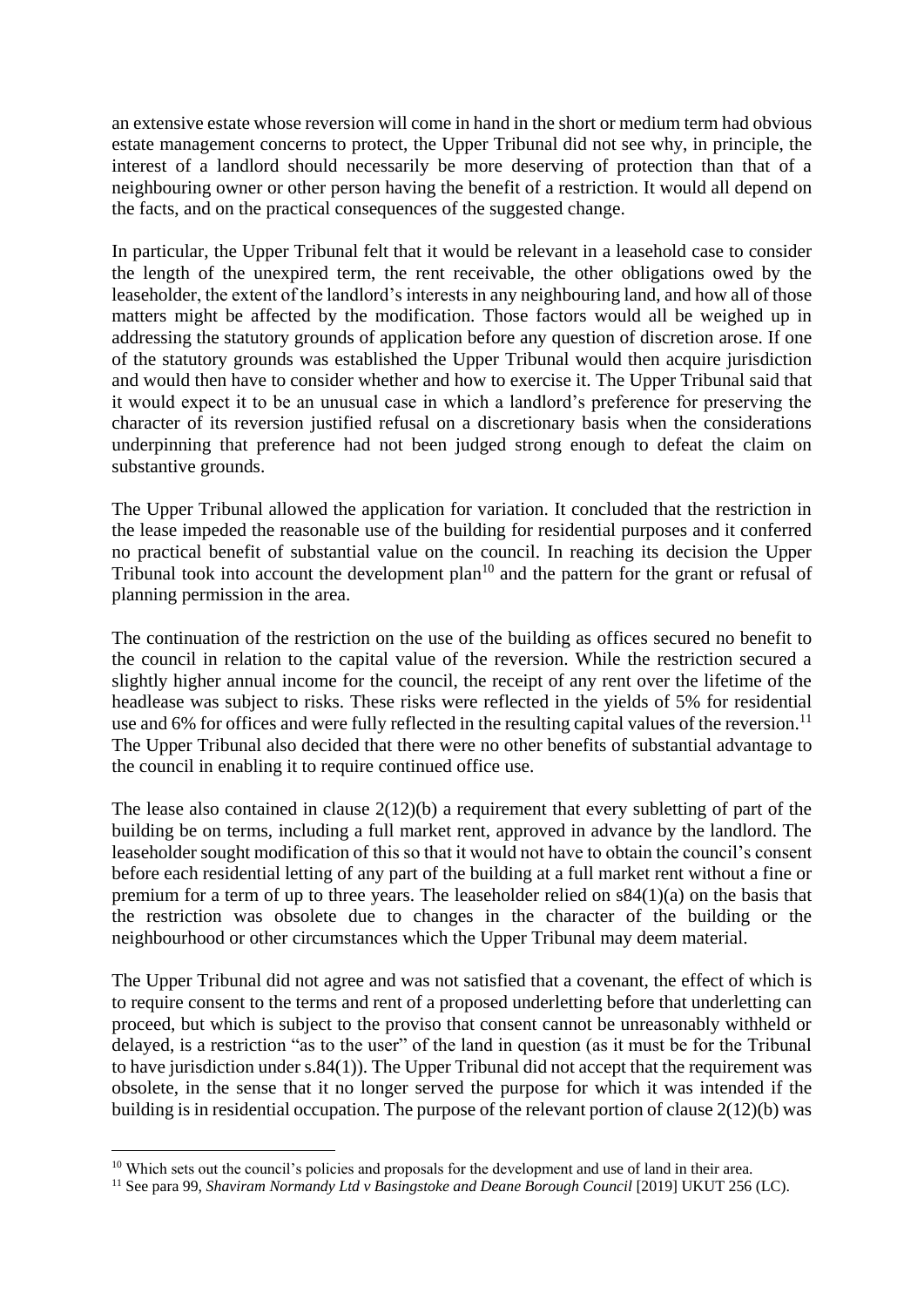to provide reassurance to the council that it was not prejudiced by the terms of any letting and to enable it to be satisfied that a full market rent (in which it will share) is being charged. Mutual self-interest was not considered sufficient to provide that comfort when the building was to be restricted to office use, and the wider use being permitted did not change that. It was felt that the parties would be able to agree standard terms of letting, and the council may or may not wish in practice to concern itself with the identity of individual sub-tenants, but it is likely to take an interest in the rent being charged and it was entitled to do so.

This part of the decision can be contrasted with *Re Lee's Application<sup>12</sup>* where an application for the discharge or modification of an absolute covenant against subletting was refused. The applicant was the leaseholder of a flat that was one of 31 flats in a 1930s block on the sea-front in Hove. The lease of the flat was originally granted for a term of 125 years from 1 January 1973, but the term was later extended to 215 years.<sup>13</sup> The applicant went to work in Australia but intended to resume living at the flat on his return. In the meantime he decided to let the flat on an assured shorthold tenancy. The lease contained a covenant on the part of the leaseholder not "at any time during the term hereby granted to underlet or permit the flat to be underlet". The leaseholder sought the discharge of this covenant or alternatively its modification by the addition at the end of it of the words "save with the prior consent in writing of the Lessor, such consent not to be unreasonably withheld". He relied on ground (aa) in s.84(1). The lease also contained a covenant by the leaseholder not "to use or occupy the Flat otherwise than as a private residence for the sole occupation of the Tenant and his family and in particular not to use the Flat or any part thereof for the purposes of any business defined by Section 23(2) of the Landlord and Tenant Act 1954 or any statute amending or re-enacting the same." The leaseholder sought to modify this by the substitution of "the Tenant and" with the words "either the Tenant or any lawful sublessee and that person's".<sup>14</sup>

The applicant conceded that the fact that letting was prohibited in a block of flats could be seen as securing a substantial advantage. His case for modifying the restriction was based on the fact that the prohibition on subletting had already been formally modified in nine other flats in the block. However, in respect of two of the flats (one of which was not at the time sublet) it was quite clear that they could be sublet; but in respect of the other seven, the restriction on subletting had been removed, though it could be argued that the user clause still required occupation by the leaseholder.

The Upper Tribunal took the view that four of these leases still precluded subletting, but three did not, though the position with regard to the latter was not wholly clear. The ability to prevent an additional flat being sublet was nevertheless a practical benefit of substantial value to the company, whether or not it was unable to prevent the subletting of up to five other flats. The application was therefore dismissed.

It should also be noted that the Upper Tribunal took the view that, even if ground (aa) had not been made out, it would be difficult for the leaseholder to make a case that it should exercise its discretion in his favour. The leaseholder had flagrantly disregarded the terms of his lease, which called into question whether he would observe the terms of any modified covenant. He had sought permission to sublet, and this had been refused; but despite this he went ahead and granted a sublease. Moreover, after the Leasehold Valuation Tribunal had determined that he

<sup>12</sup> *Re Lee's Application* [2012] UKUT 125 (LC).

 $13$  By virtue of a deed of variation and supplemental lease made pursuant to s.56 of the Leasehold Reform,

Housing and Urban Development Act 1993.

<sup>&</sup>lt;sup>14</sup> Though perhaps the words to be substituted should have been "the Tenant and his".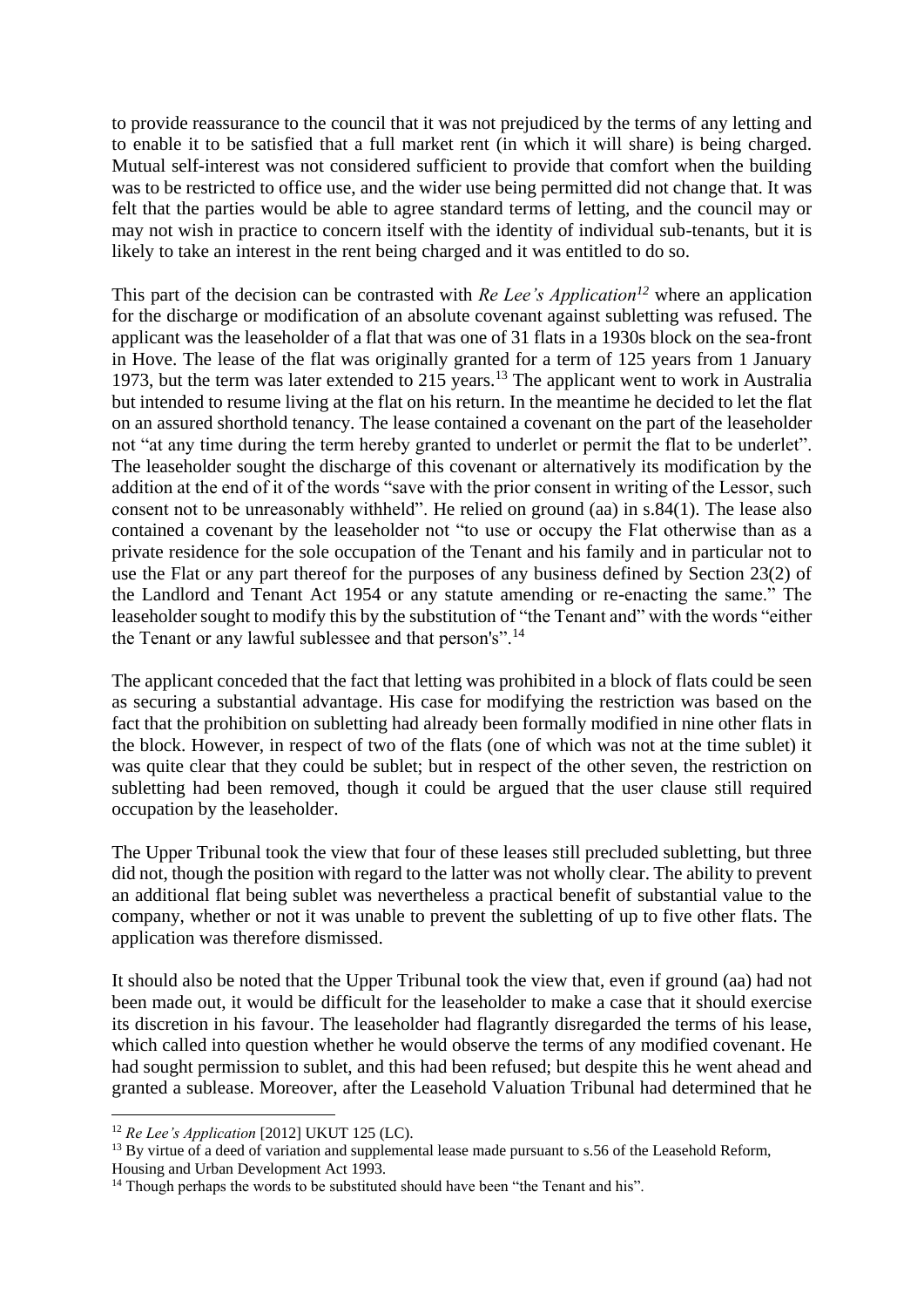was in breach of covenant in doing this he granted a further sublease. But, as he had not made out ground (aa), the question of how the Upper Tribunal should exercise its discretion did not arise.

Section 84 does not apply to positive covenants.<sup>15</sup> The Court of Appeal considered whether a covenant was positive or restrictive for the purpose of s.84 in *Blumenthal v Church Commissioners for England*. <sup>16</sup> The case involved the grant of a headlease of a large house in Paddington in 1951. The intention was that the leaseholder was to convert the property after the headlease had been granted and sub-let it. Consequently the headlease contained various covenants specifying that certain parts of the property had to occupied by the Royal Society of Literature<sup>17</sup> together with accommodation for their housekeeper. A sublease was subsequently granted to the Royal Society of Literature. When this came to an end the leaseholder obtained a variation of the covenants to allow for residential occupation of the part of the property formerly occupied by the Royal Society of Literature. This variation also allowed part of the housekeeper's accommodation in the basement to be used for residential occupation. In 2001 the leaseholder then applied to the Lands Tribunal<sup>18</sup> to modify the lease so that the whole of the basement could be used for residential occupation.

The landlord argued that the covenants were positive covenants, not restrictive covenants, and so could not be modified under s.84. The leaseholder argued that if the covenants were positive then it would lead to an unreasonable result in that at the end of the sublease, the leaseholder would have been in breach of covenant, which the parties could not have intended.

The Court of Appeal decided that each covenant had to be construed in the context of the particular lease. The covenants had originally been included in the headlease to make sure that a respectable tenant occupied the property. It was not right to construe the covenants as a positive obligation rendering the leaseholder liable to find himself in breach of covenant in circumstances which he had no power to prevent. If the parties had intended that result when the covenants had been created, they would have made it clear. The covenant was restrictive and therefore the Lands Tribunal had jurisdiction to deal with the application for modification.

An example of a refusal by the Upper Tribunal to modify a leasehold covenant can be found in *Phillips v Goddard*. <sup>19</sup> The application was made by a group of leaseholders of holiday chalets at a holiday park near Padstow in Cornwall. Each lease had been granted for 999 years and contained a restrictive covenant not to use the property for any purpose other than that of a holiday chalet and not to occupy or permit the property to be lived in or occupied between 2 January and 28 or 29 February in each year, though the leaseholder could leave furniture and other effects in their holiday chalet during that period. The leaseholders sought a modification of the covenant to remove the prohibition on use and occupation during January and February.

Planning permission had been obtained in 1974 for the holiday park. This was subject to a condition that the development should not be occupied from 2 January to 28 or 29 February in

<sup>15</sup> See for example *Re Blyth Corporation's Application* (1963) 14 P.&C.R. 56 and *Westminster City Council v Duke of Westminster* [1991] 4 All E.R. 136.

<sup>16</sup> *Blumenthal v Church Commissioners for England* [2004] EWCA Civ 1688.

<sup>&</sup>lt;sup>17</sup> Founded in 1820, the Royal Society of Literature is the UK's charity for the advancement of literature – see *https://rsliterature.org*.

<sup>&</sup>lt;sup>18</sup> The functions of the Lands Tribunal were transferred to the Upper Tribunal in June 2009 by the Transfer of Tribunal Functions (Lands Tribunal and Miscellaneous Amendments) Order 2009 (SI 2009/1307).

<sup>19</sup> *Phillips v Goddard* [2011] UKUT 346 (LC).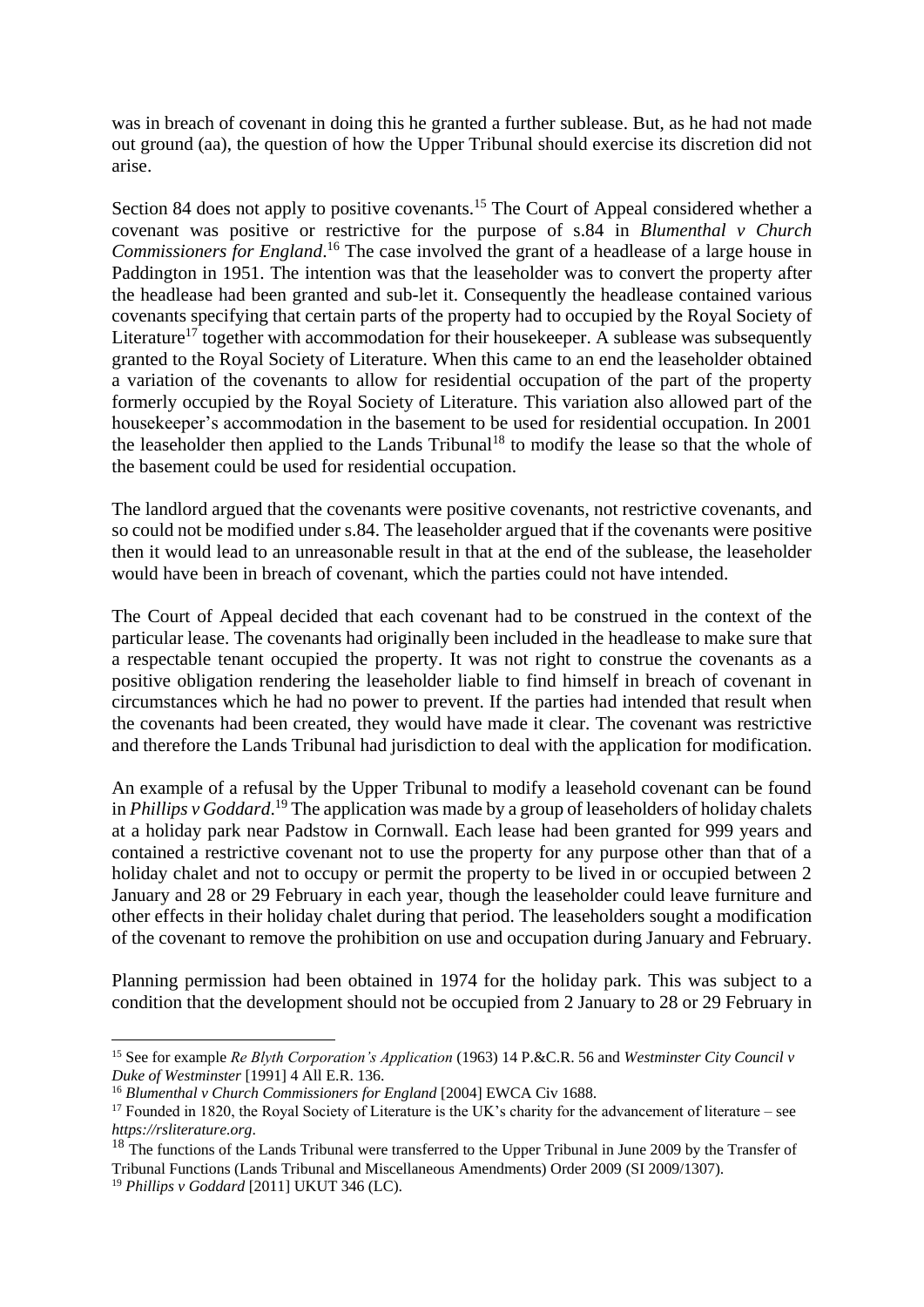each year in order to ensure that the development was not used for permanent residential accommodation. In 2006 the landlord obtained a new planning permission for the development which removed the restriction on occupation during January and February. That prompted the leaseholders to apply for modification under s.84 in reliance on grounds (a), (aa) and (c). To support their application the leaseholders relied on:

- an alleged failure to enforce the restrictive covenant;
- the removal of the planning condition;
- the fact that a new term for 12 months without the restriction had been offered;
- the grant of a lease without such a restriction;
- the fact that the leaseholders could not be excluded from the holiday park in January or February if they wished to carry out maintenance on their chalets; and
- the fact that the landlord only carried out a small amount of maintenance work on the park during those months.

The landlord's responses to these were as follows:

- the offers of new leases were conditional on a number of matters, including a minimum of a 50% take up, but they had not been greeted with enthusiasm by the leaseholders and the plan for new leases was aborted;
- the one lease that had been granted without the occupation restriction had been granted by mistake;
- additional office and administration expenses would be incurred if the chalets were occupied in January and February;
- the landlord took their holidays during that period and would be prevented from doing so if the holiday park remained open for occupation; and
- it would be very much more difficult for the landlord to carry out the essential repair and remedial work if the park was occupied in those months.

The Upper Tribunal had regard to the fact that the landlord was the owner of the reversionary interest not only in the chalets which were the subject of the application, but of others that were not. The landlord had to maintain the common parts of the holiday park and had an interest in ensuring that they were well-maintained and that the park operated so that the value of new and future chalets could be maximised. Focusing on ground (aa) the Upper Tribunal held that the covenant still conferred practical benefits of substantial value to the landlord. A two-month shutdown enabled maintenance and improvement work to be carried out more economically and conveniently and allowed savings to be made in respect of staff and other running costs. In relation to ground (a), the Upper Tribunal held that the terms of the restrictive covenant still served a purpose that was capable of achievement. Its terms were wider than those of the restriction in the original planning permission. The benefits of a winter shutdown had not changed so it was not obsolete. Opposition under ground (c) failed because, for the reasons given under the other two grounds, the landlord would be injured by the modification sought.

Finally, mention should be made of section 610 of the Housing Act 1985 which gives the court the power to authorise conversion of a house into flats. A local housing authority, or a person interested in any premises, can apply to the county court if a conversion of the premises is prohibited by the provisions of the lease of the premises, a restrictive covenant or in any other way and either: